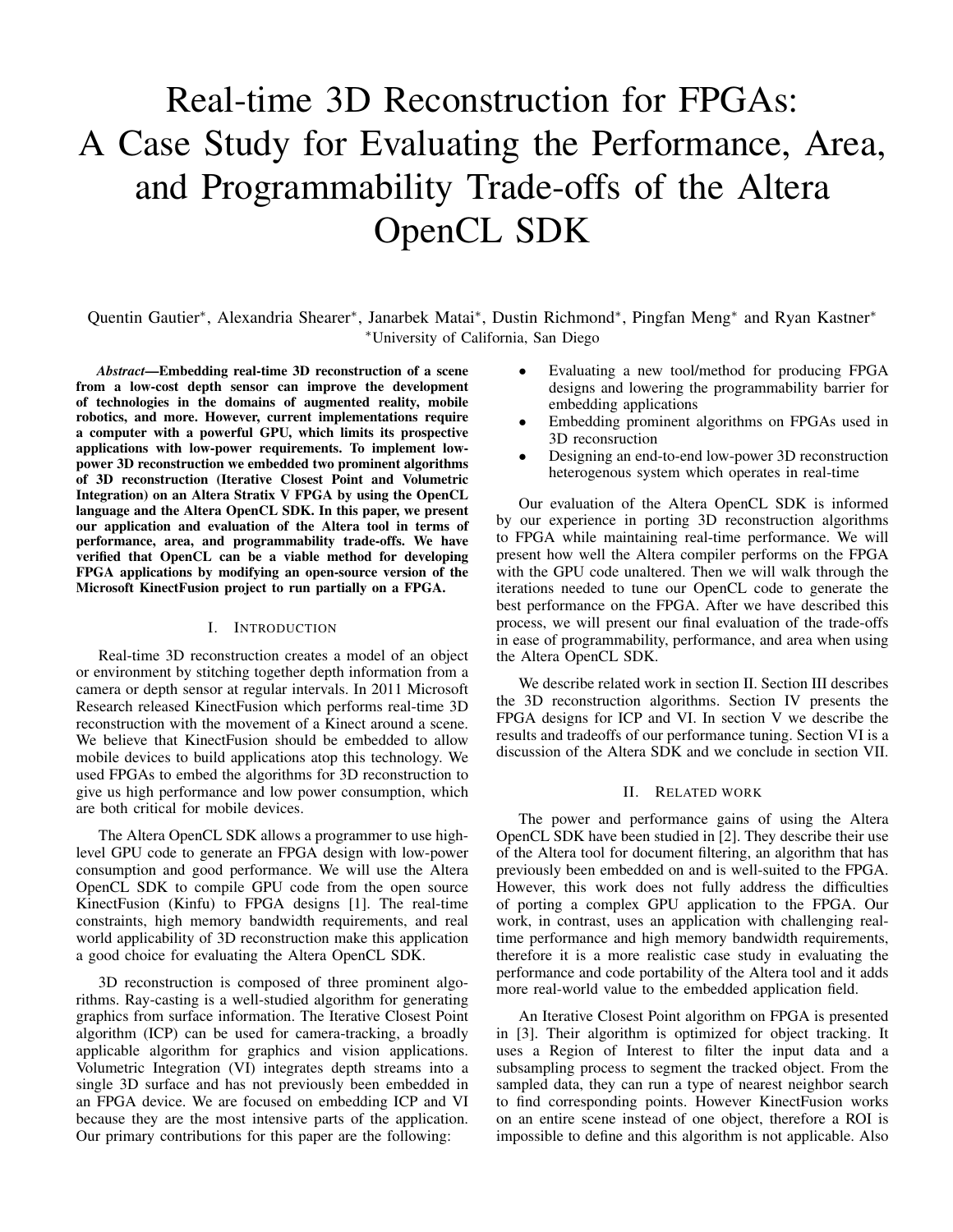

Fig. 1. General workflow of the Kinfu application. This shows the main algorithms and data flow between the Kinect and the final image displayed to the user. This entire process is repeated at most 30 times per second.

KinectFusion relies on dense tracking to enable features such as foreground detection based on ICP outliers. Because of this, ICP needs to run on all the original points, which makes a nearest neighbor search not feasible. For this reason we kept the original ICP algorithm from KinectFusion.

# III. 3D RECONSTRUCTION ALGORITHMS

The general workflow of KinectFusion is similar to the one described in [4], [5] and presented in Figure 1. First the depth map is queried from the Kinect device and preprocessed. The processed depth map is then used to generate a cloud of 3D vertices with their normals (*Vertex Map* and *Normal Map*). These maps are down-scaled twice and used by the ICP algorithm to generate a transformation matrix, representing the movement of the camera between the current and previous frames. The VI algorithm uses this new location information with the original depth map to integrate with the existing 3D model (*Volume*). Then a Ray Casting algorithm computes the final image to be displayed on screen. This entire workflow is repeated up to 30 times a second.

The Iterative Closest Point algorithm we used is presented in [4], [5] and summarized in Figure 2. The input data are the vertex and normal maps of the current frame  $(V_i$  and  $N_i)$  and of the previous frame ( $V_{i-1}$  and  $N_{i-1}$ ). Each point p of the current map is projected into the previous camera coordinate space, then into image coordinate space. This image point  $u$  is used as a lookup into the previous vertex and normal maps. The distance and angle between points  $p$  and  $u$  are then calculated and tested against threshold values to determine if they are corresponding or rejected as outliers. A point-to-plane error vector is calculated for each point that has a correspondence. These vectors are summed together to form a linear system, solved on the CPU to update the global transformation matrix between the frames. The initial transformation matrix is set to the one of the previous frame, then updated at each iteration. ICP operates on multiple resolutions of the input data (640x480, 320x240 and 160x120).

Volumetric Integration integrates depth information from a camera at regular intervals into a single representation of the volume [6]. In Kinfu the VI algorithm updates a volume of 512x512x512 32-bit integers, where each integer is composed of two values that represent the distance from a surface in



Fig. 2. This figure represents the various calculations performed for 1 iteration of ICP.  $V_i$  and  $N_i$  are the vertex and normal maps for the current frame.  $V_{i-1}$ and  $N_{i-1}$  are for the previous frame. The first part of the algorithm is a loop over all points from the input vertex map.

the volume and the error in the distance calculation. Updating the volume requires the raw depth map from the Kinect sensor, which is an array of 680x480 16-bit values, and the transformation matrix and camera pose calculated from the ICP algorithm. VI iterates through each of the integers in the volume and updates the depth and weight values by interpolating with the new depth map if the voxels intersect with the camera pose.

# IV. IMPLEMENTATION

We first ported the original CUDA implementations of each algorithm to OpenCL by keeping the same structures and features, with minimal differences. We consider that these OpenCL versions are the *baseline implementations*. Then, based on Altera's Optimization Guide [7], we made incremental modifications. We present the ICP, then VI modifications.

#### *A. Iterative Closest Point*

*1) Baseline implementation:* The original GPU code for ICP is divided into the *search kernel* that calculates the correspondence between every points, and the *reduction kernel* that sums the transformation of all the corresponding points. The summation is done with a tree reduction that uses shared memory and synchronization between compute units.

*2) Kernel specialization:* Originally, both kernels ran a portion of the tree reduction, but we moved it entirely to the second kernel (*specialize kernels* in Figure 3). This created a bottleneck since the data had to be transferred through global memory.

*3) Loop unrolling and index dependency:* The original code used a double nested loop, where one index was function of the other. This resulted in poor optimization from the compiler. We removed the index dependencies and unrolled the loops manually (as it used slightly less board space than using OpenCL *pragma unroll*). Figure 3 presents the improvement of both modifications separately.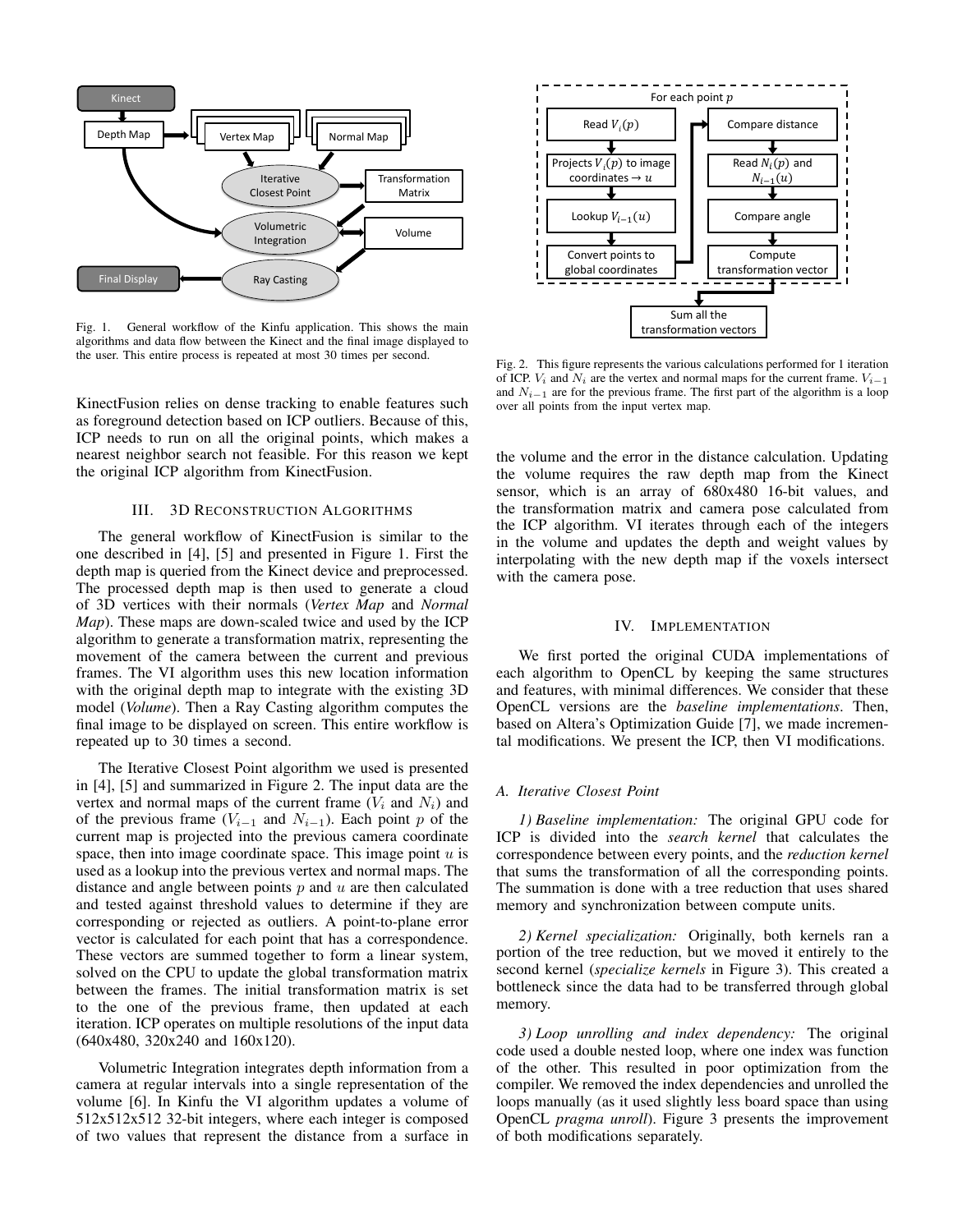

Fig. 3. Running time of 1 iteration of ICP at full resolution for the major modifications made to the baseline GPU implementation. The modifications are cumulative. The search kernel is the part of the algorithm that compares every vertex to find corresponding points. The reduction kernel sums the transformation vectors of all the points.

*4) Tune reduction parameter:* In the original GPU-style tree reduction, 512 work-items ran an individual summation of their own data, then a tree reduction was performed in local memory to get the final sum. We reduced the number of workitems to a number of 64 obtained experimentally to get much better performance. However we ultimately replaced the entire tree reduction as seen below.

*5) Altera channels and shift registers:* The GPU-style reduction was very inefficient on a FPGA, mainly because of the large data transfer through global memory. The access time and bandwidth limitation of this memory was slowing down both kernels. To remove this unnecessary access, we used Altera OpenCL *channels*. Channels are created in hardware as simple FIFO queues that can transfer data between kernels in 1 cycle per value. We used 27 of them to transfer the transformation vectors of 27 values to the reduction kernel. We tried to implement 27 independent reduction kernels, but found out that a single one was performing much better. We implemented it as an OpenCL task (single execution unit) to take advantage of loop pipelining provided by the compiler. To remove the inherent data dependency of a summation, we used a shift register. Shift registers have to be implemented manually by looping through the data, but this structure is recognized by the compiler and implemented efficiently in hardware. We used a 32 elements-wide shift register, and we chose the depth to be 8 values based on performance estimations. These techniques decreased the running time by 55%.

*6) Other optimizations:* a) We used compiler flags to optimize floating-point operations by reordering. b) We simplified the indexing of input arrays for the compiler to perform more aggressive optimizations. c) We changed the layout of the input data from Structure of Arrays to Array of Structures to take advantage of a 512-bits wide global memory access. d) We experimented with fixed-point arithmetic, however there is no native support in OpenCL for this format and this resulted in suboptimal design that did not fit on the FPGA board. Also, this implementation of ICP performs operations on both large and small numbers. This made it impractical to choose appropriate precisions for the integer and decimal parts without losing overall accuracy. e) We could not use SIMD operations or duplicated compute units because Altera channels cannot be vectorized, and because the ICP algorithm was using too much area on the board.

TABLE I. PERFORMANCE OF THE ICP ALGORITHM FOR 1 ITERATION

|                                | Running time | Area utilization |
|--------------------------------|--------------|------------------|
| CPU (1 core)                   | $29.7$ ms    |                  |
| GPU                            | $1.33$ ms    |                  |
| FPGA (Baseline implementation) | $49.9$ ms    | 70%              |
| FPGA (Tuned implementation)    | $3.22$ ms    | 78%              |

# *B. Volumetric Integration*

The main kernel the iterates through the volume and updates the values that represent areas that the camera pose intersects with the depth map. The distances from the surface as well as the weights are updated with a simple interpolation.

*1) Volume Access Restructuring:* The access pattern of the GPU code has work-items performing a maximum of 512 updates on the volume per frame. A for loop runs 512 times for each work-item. We have experimented with restructuring this code to allow 3D access and get rid of this for loop, which is okay for GPU but ruins FPGA performance. This has not yet been evaluated in terms of FPGA performance.

*2) Other Optimizations:* Since we could not restructure the volume access, we tried to unroll the loop. Unfortunately, unrolling the massive loop twice did not fit on the board. We used compiler flags to optimize floating-point operations and leveraged the Altera autotuner to perform combinations of the kernel parameters like number of compute-units and work group sizes, etc. The VI algorithm was also unable to have multiple compute units because of the presence of branching (if statements) in the kernel. Same with SIMD operations.

### V. RESULTS

First we discuss the performance of each algorithm running on its own, using a set of fixed input data. Then we discuss the integration of the tuned implementations into the complete Kinfu application. The FPGA benchmarks have been realized on an Altera DE5 board with a Stratix V FPGA, the GPU benchmarks on a NVidia GTX 760 and the CPU benchmarks on an Intel i7-4960X at 3.60 GHz.

*1) Iterative Closest Point:* Table I presents the running time of ICP for one iteration at full resolution on different platforms. The original code takes less than 1.4 ms on a GPU, but takes 49.9 ms on a FPGA. After tuning the code, we decreased the time to 3.22 ms on the FPGA with a clock frequency of 197 MHz. However we could not achieve one cycle per element because of several factors, including reads from unpredictable locations in global memory. We reduced the impact of these reads by grouping the elements, reducing the number of memory accesses, but it was not possible to make use of local memory since there is no data reuse. The execution pipeline is also delayed by multiple floatingpoint computations with dependencies, including divisions and square root functions. Another big limitation is the area utilization. Because ICP uses around 78% of the board, we could not integrate another algorithm on the same hardware.

*2) Volumetric Integration:* The baseline GPU implementation of VI ran on the FPGA in 100 ms, far from the GPU version which executed in 4 ms. Each iteration of the algorithm performs operations on 512 MB of data and there is little data reuse to optimize memory access. Transferring the data back